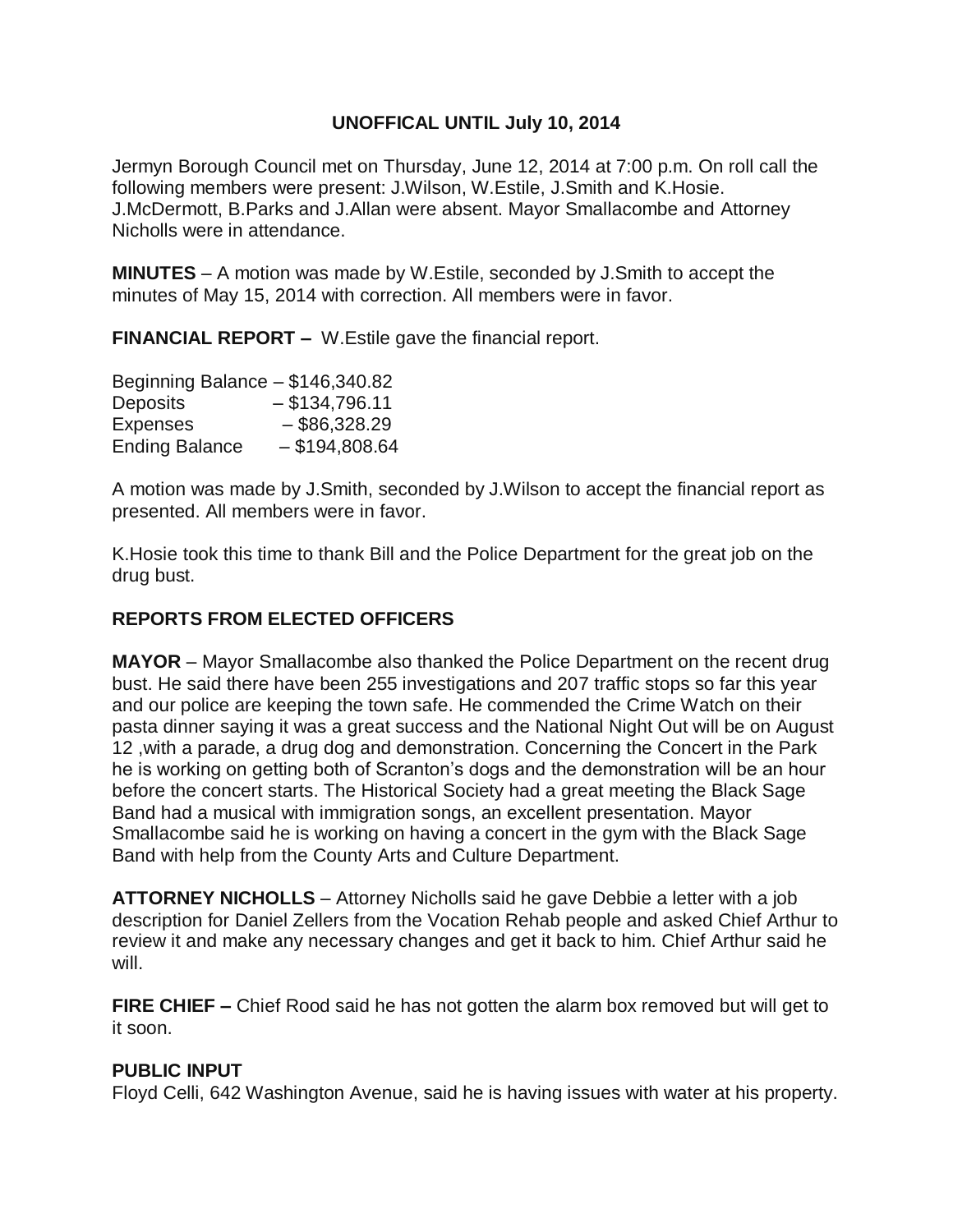The problem in the rear of his property is through the years the water has created its own trough against the tree line and fence, all the water stays in the alley. The water is going in my garage and Mr. Avery's garage. Someone did come by, but I haven't heard anything. Mr.Estile said Mr. Parks and himself went over , but the message he received did not say the back, we checked out the front. Mr. Celli said that is his second problem, I'm at the low spot the water can't get over the hump and the water is not going to go back up hill. So my whole egress into my property has about 2 to 3 inches of ice on it and then it goes into my garage, than lower garage and through my building.

K.Hosie said Washington Avenue is a state road and you will have to take it up with Penn Dot. She asked Mr. Estile if he found out anything when he was there. Mr. Estile said not when we were there but he went back after it was raining and the side of your building has a gutter and it goes back to your garage, and the building on the left also has a gutter and that goes right into the driveway, that needs to be addressed. Mr. Celli said he was not talking about the issues his building creates, he is talking about the issues in the street and new sidewalks getting flooded. If someone slips on my sidewalk it is my responsibility. When I bought the building that's' how it was ,whoever designed that, there should have been some different engineering ,because it is a low spot. Mr Celli said the water has nowhere to go. As far as his gutters he is planning on putting some drains in. When there is heavy rains more comes from Main Street than his gutters. It is a problem. In the back alley there is 5 inches of dirt on the blacktop, water can't go anywhere, I have had tools frozen to the floor of the garage.

Mr. Estile said he will go back with Mr. Parks, they did not look at the back. Mr.Celli said that's fine.

Mrs. Hosie said Debbie will contact Penn Dot.

Mr. Celli said about 5 or 6 weeks ago he submitted applications for work he is doing on his property, a deck and prints, electrical and Class 1 restoration. He said he called Bureau Veritas for four or five days and reached them and they said they need an actual print, they lost it. He did another sketch and 5 days later after playing phone tag, originally Bureau Veritas said since I was the owner, doing the work and a general contractor for 30 years, I could do the prints. Then the inspector comes in and says you have to get an engineer and an architect, that I have to get a stamped set of prints. The inspector suggested I call Labor and Industry to see if a Certificate of Occupancy was issued for the building. Since 1926 there has never been a certificate issued and the only building that has one on my block is the bank. I now have to spend \$5,000.00 and an engineer. I had two other companies, competition of the inspection company that is used in the area, and both came through my building, said it was a Class 1 restoration and I don't need this. Now I have got \$4 or \$5,000 for prints and an engineer and I have to put in a handicapped bathroom. I have to go through all this, costing me \$15,000.00 to \$20,000.00 extra, I already have \$100,000.00 in the building. I've been doing this for thirty years and I have never come across something like his. You try to get hold of these people, they don't call you back. They come down, they give you an inspection, for my boxes and he's giving me his opinion versus what code is. I appreciate his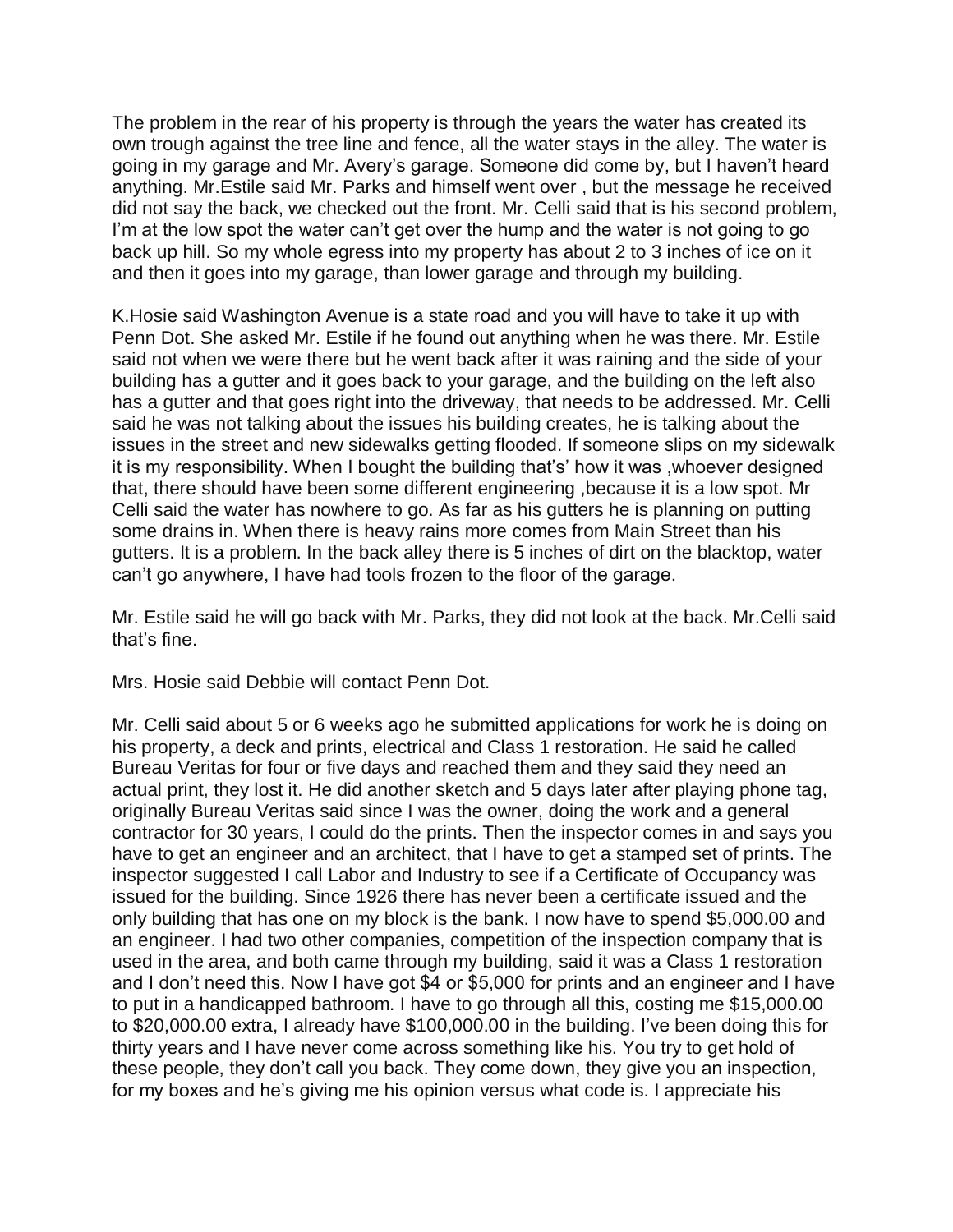opinion but don't make me due your opinion, if it says code I will do that. I don't know why you guys use a company that are up in Tobyhanna, they don't help anybody in the local community. You call somebody you want them to call you back. So know I bought this place in November, in six weeks I submitted plans and here I 'am, I have nothing done, and now it's going to be another month and a half or whatever. Isn't there a way we can get somebody that is local, to do our inspections? Why do I have two other companies that say I don't need this stuff and one company says I do? I could see if two said I needed it and one said I didn't, than I would say ok. The majority said I don't need it.

K.Hosie asked if B. Chase could address the issue. Mr. Chase said no it isn't zoning, he said he heard statements like this numerous times.

Mr. Celli said people don't want to do projects on their house. This is a problem, either there not doing the project ,which takes away improvement in town and takes away funding the town may get as a result of it .What it's doing ,your making liars out of the people ,they are sneaking the stuff in. That's what happens if you can't get something done, either you are not going to do it or they are sneaking it in.

Attorney Nicholls said our contract with Veritas runs through December 31<sup>st</sup>. We give them notice 90 Days ahead that we are not going to renew, we do that every year ,to give someone else the opportunity , this will happen again this year. In the meantime what I will have to do is see if there's anything in the contract that I can present to Council, where I believe we are on solid ground, to void that contract as it now exists.

Mr. Celli said he was not asking for special treatment. Attorney Nicholls said no, we have had people come in and complain before. Mr. Celli said you call this guy for an inspection, three weeks to come down so you can get paid or you can do projects on your own property. People are sneaking stuff in, not getting inspections, not doing this, not doing that because they don't want to go through the bs with this place. Mr. Celli asked what are your long and short term goals for Jermyn? You have burnt buildings, closed businesses, no one wants to buy them because you can't fix them up. You have the Convenient, the Windsor and he Bank, it's a place to drive through no one's stopping. You have nice sidewalks, lights and trees. I'am trying to beautify my building which is going to help Main Street, Jermyn. But all this unnecessary money, I'm not going to be able to make it happen, everybody has a budget

Mayor Smallacombe said he agrees with some of what Mr. Celli says but some of it he doesn't. The ADA, accessibility , that's not anything to do with the Borough that's the government.

Mr. Celli said that's based on a certain percentage or type of work I'm not at that, if I was at that I would not be here. I am not required to do that, in this guy's opinion, its write your own check policy. More permits, more fees, more fees, more inspections. It seems inappropriate to me.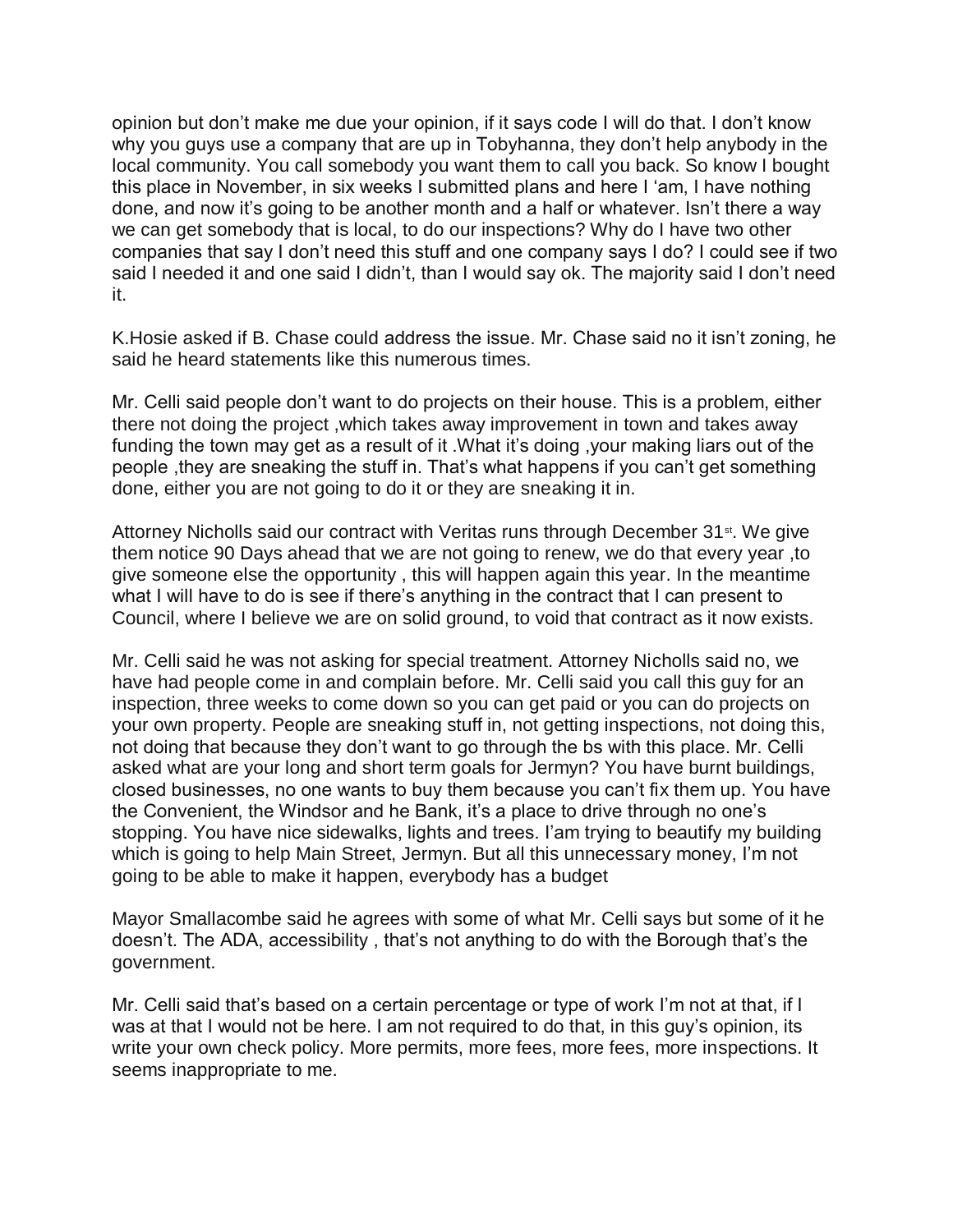Mayor Smallacombe said the government handed all this down to us, with the UCC code ,we have to abide by it and most of us did not want it.

Mr. Smith addressed Mr. Celli, he said that he thinks we understand what you are saying and I think the action the council favors, the steps that have been discussed here, in relationship to your complaints. Number one: As far as the back of the building is concerned, the water problem, Walter and Bob will go down and check that out. Mr. Celli said it is an easy fix, remove the dirt. Mr. Smith said they are fair guys and they know what they are doing. Number two: About the application, as was mentioned here, there have been some problems. An action that council is going to have to take over and the Solicitor said we will check into what is there. So what you said tonight made a lot of sense and on our part we will take care of that and Walter and Bob will go down and he asked Walter to report at our next meeting or if he would talk to Mr. Celli.

Mr. Celli asked Solicitor Nicholls that he mentioned you might be able to get out of the contract? Attorney Nicholls said he will read the contract to see what's in there and will report back to council. If he recommends there's enough in there so the borough does not get sued by voiding the contract, I will recommend that to council. Otherwise we will be stuck with them until December 31st. Mr. Celli said every time he contacted Mr. Chase or Debbie questions got answered quickly, if I knew all this it would still be sitting there vacant.

K. Hosie told Mr. Celli she was sorry for his problems.

Sandra Suey, Lincoln Avenue asked council what is going on with the bridge. Is something going to happen or are we going to leave it as it is?

K.Hosie said the County came down and looked at it and right now we are waiting for the flood project and it would be senseless to have the County put in a million dollars to fix the bridge when its' going to be torn down and that is what they are looking at right now.

Mayor Smallacombe said it's a county bridge, we don't control it, we don't have any say in it . The project we have going forward, the bridge will be replaced in that project. If the county can do repairs to open it, their engineer will have to do that and we have not heard anything back from them.

Ms. Suey said there was some guy there last week taking pictures of the bridge and creek, she stopped him and asked him what the story was? He took pictures of Jefferson, Madison and Washington, he told her this wasn't a priority so don't bank on it ever getting fixed.

Mr. Smallacombe asked did you get a name, find out who he was?

Ms. Suey said no, that's why I am asking because also, as you are aware my land by the creek is going down. And as you are aware they put a line on the bridge for me to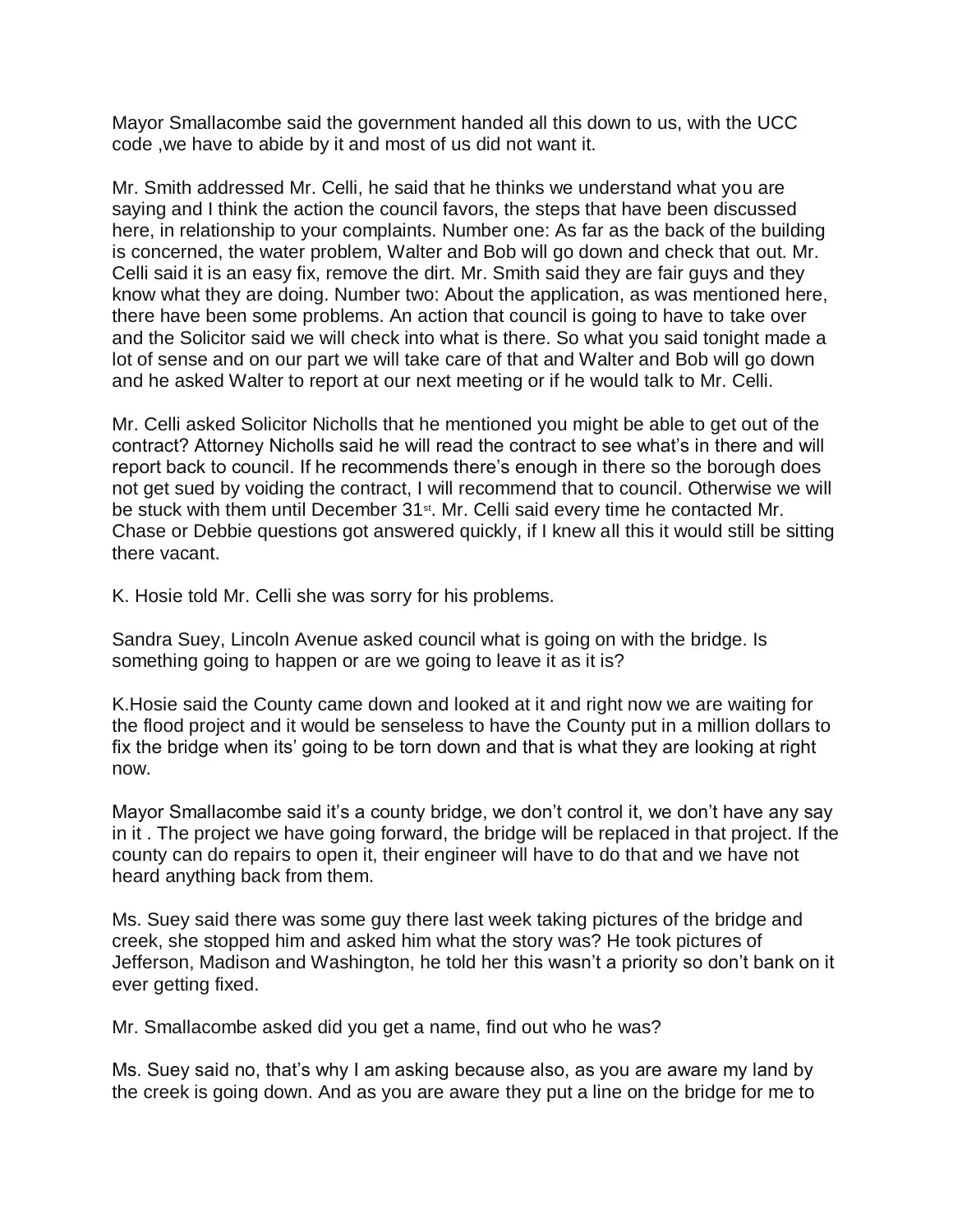watch, it did move. Mr. Parks was there during the course of the year, after the winter and he claimed it didn't move anymore. He has pictures, I did not take pictures .Maybe it didn't, but my land between my fence and driveway is not level, it's falling in. I have a fence that was right down to my land now it's about six inches up from where it was. I don't have that much room with my garage. An engineer from Dennis Kutch's place was there and I showed him my garage because on one side the concrete is starting to crack and he said that's' because the ground is moving and you're going to have a big problem. Its' unsettled, the water is getting behind that concrete abutment, its washing away. Ms. Suey said actually over the winter all that bamboo garbage fell into the creek, that's how bad it is, now there's all new stuff and it looks like a jungle.

Mr. Smallacombe said Dennis Kutch was there and said water is getting behind the abutment, if it is that's the county's problem. Because of their abutment they are responsible for so many feet above the bridge, where they can do work in. they can possibly go in and put in some rip-rap or something to keep the water from going behind them. We will have to contact the County and let them know it's happening, so they can take care of it.

Ms. Suey said she is just making us aware of it because she is having a hard time because of the fact even getting the grass cut, it's like a hill, so water is getting behind there somehow.

J.Smith asked Chief Arthur about when he contacted the County about the bridge. Chief Arthur said he was going to talk about it in his report. Mr. Smith asked that he speak about it now and leave it out of the report.

Chief Arthur said he spoke to Larry from the County DPW regarding Lincoln Avenue about the barriers we put up. Our DPW put up the snow fence to keep everyone out. Well I talked to a couple of residents over there and people are just bending down the snow fence and walking and climbing over it, instead of walking around the block. Chief Arthur talked to Larry again and he is going to speak to the County Engineer and his recommendation will be that they put up a six foot chain link fence, so no one can climb it and get on the bridge. Hopefully in the next week or two we will have an answer.

Mr. Smallacombe said it is something that should have been done immediately, should not take two or three weeks.

J.Smith said I think the problem is the barrier was put in by our DPW and you would think normal people would not try to get around the barriers.

Chief Arthur said the County put up the road closed signs, we did it temporarily. The county came up and put up signage and closed the bridge and then we have a pedestrian hazard. The signs stopped the vehicle traffic, but the holes they are by the sidewalks, it's to the point we don't want pedestrian's walking over it either. The police and Dpw were monitoring it and we would notice the fence was bent down or something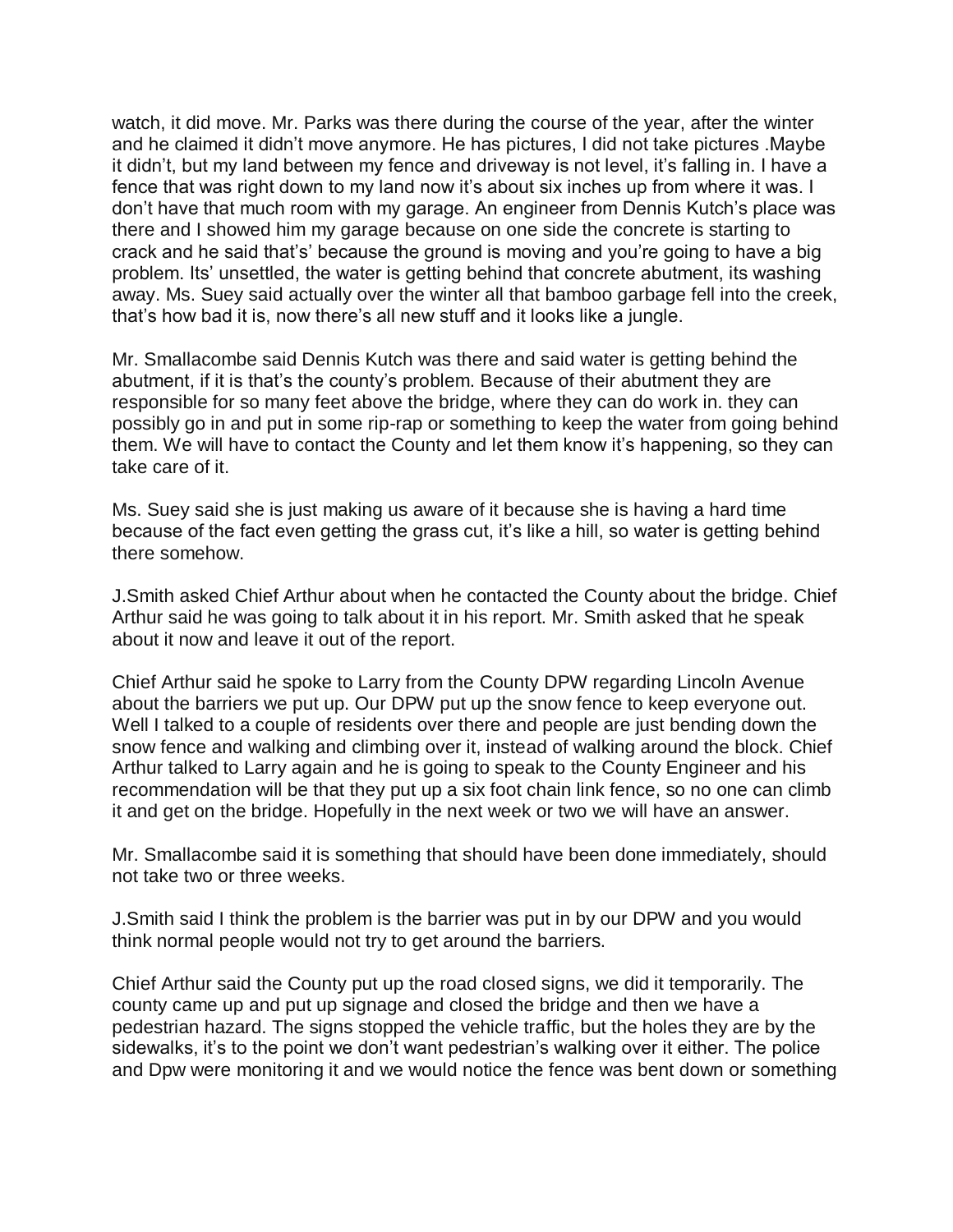was moved. We thought it was the wind until I actually talked to residents and no people were actually moving the stuff and walking across the bridge.

K.Hosie asked if they will be putting up the chain link fence?

Chief Arthur said Larry will talk to the engineer and get back to him.

J.Smith said that is one issue with the bridge, the second issue is with Ms. Suey who appeared before council last year at sometime. I think we have to be a little more forceful in contacting the county engineers because we have a resident here complaining about her property and her property is not stable. Right now the evidence, her garage wall has cracks in it and whoever was out there Dennis Kutch or Lackawanna County, contributed those cracks to the water. So I think, Debbie would you make this call? The secretary said she would. Mr. Smith said you have to get to the right person so we don't have ten people before we get to the right person. The secretary said she will gladly call but you get more action if a council person calls. Mayor Smallacombe said it would behoove us to have a council person call the Commissioner's office, they will have someone from Roads and Bridges come. K.Hosie said she will call. Mayor Smallacombe said to find out if the bridge is safe so pedestrians can walk across the center, and put a little walkway in the middle of the road, put up a chain link fence, away from sidewalks.

J.Smith said he doesn't think they would approve the bridge to be safe, when Billy and he checked the bridge there was just a small hole, that hole has increased. But also the engineer went under the bridge and he said it was in real bad shape. I would not want anyone walking through there, because you never know what is going to happen, from one hole to three holes.

K.Hosie said when she calls tomorrow she will ask.

Pat Suey, Lincoln Avenue, said she has concerns about the winter time about how she will get out of her driveway? Mayor Smallacombe said they will have to push it around the corner.

R.Rood asking about the progress of the Rushbrook Creek Project? Attorney Nicholls said we have four pieces of property we could not identify. He gave the information to PAWC who got back and said that the deed is only for the water not the land. He said that he disagrees with that and will be setting up a meeting with PAWC and once he can identify the owners than the information will be given to the engineers, who will put in on their maps and send it out for easements. Than we can institute condemnation action if we have to, but I can't institute a condemnation action until I am pretty certain as to who owns it.

Mr. Rood said so it will be another ten years? Mrs. Hosie said no we are also waiting for a \$500,000.00 grant to come through which is our portion of the project. Attorney Nicholls said if PAWC is correct, what we will do is do a condemnation action against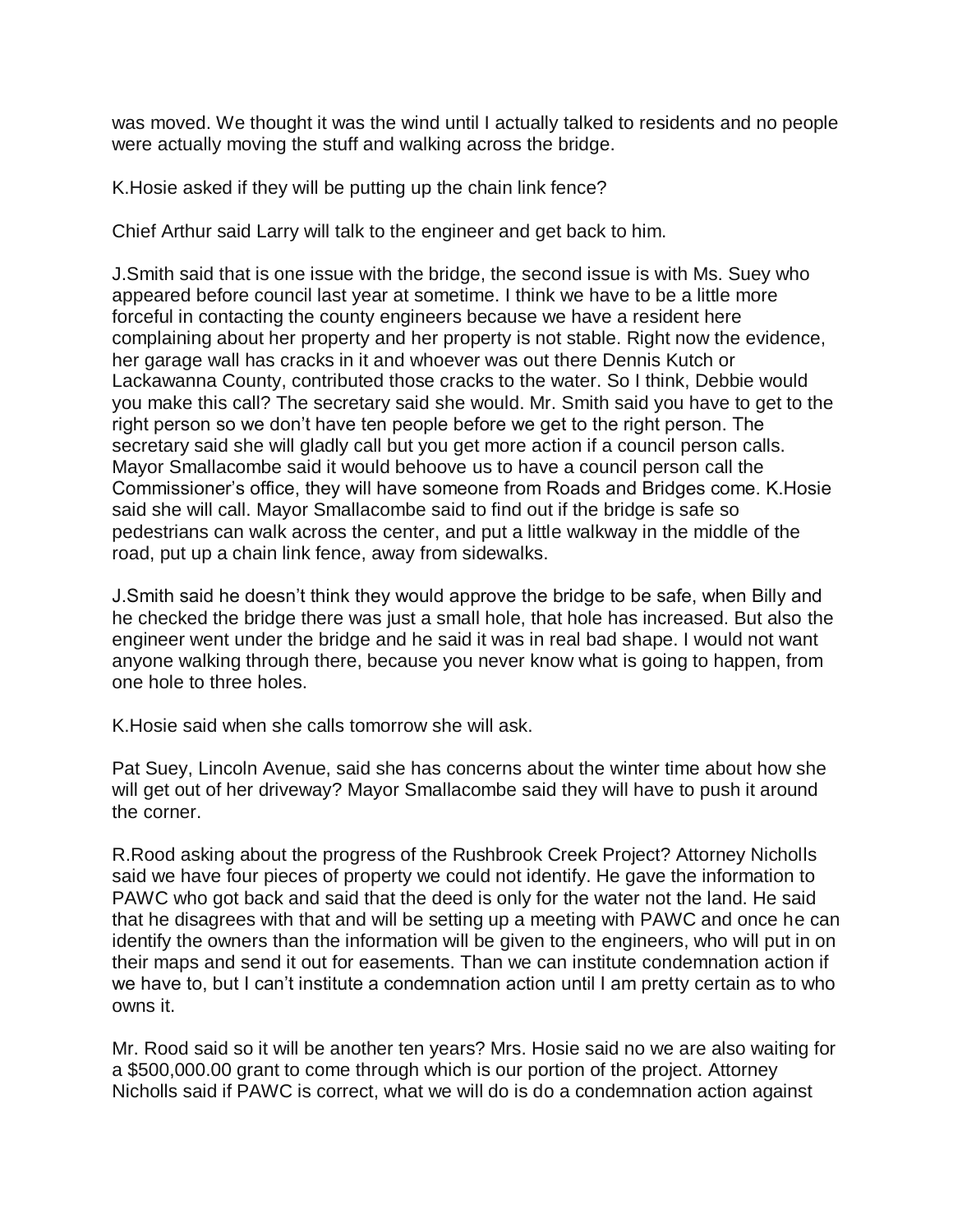PAWC and Nothern Coal & iron and put the burden on them to come back and say no, I transferred it. Mr. Rood asked about the design? Mr. Smallacombe said they were supposed to have a public meeting and keep everyone informed?

J.Smith said he doesn't know exactly what is going on as far as the engineers are concerned, but we had a meeting here with Lackawanna County and Senator Blake and the most important thing is the acquisition of the property. The government will not do anything until they know who owns the land and that's' why Al is working on that part. R.Rood said instead of meeting with people, you should go for the acquisition, than force somebody's' hand, instead of waiting another six months to a year. Let's spend the money to force somebody's hand and protect the people.

Attorney Nicholls said he will after he speaks to PAWC. Mr. Rood said the County Commissioners don't know anything above Archbald, that is only my opinion. J. Smith said from what I know from our meeting, that is not the case. Lackawanna County is delving into this project with us . To help financially and with other aspects of the project, Senator Blake has been involved heavily with it. But the basic thing is these properties have to be solved, once they are all gone, the project according to those meetings is supposed to take off.

Heather Carpenter said could they put up a chain link fence on Madison? There are a lot of kids coming from the daycare going to the bus stop. There were cones but kids knock them down, holes in the ground. K. Hosie said the county was supposed to come up? Mrs. Carpenter said they put cones in the holes. Mrs. Wilson said they know about the safety issue, the director was told face to face.

Chief Arthur said the Crime Watch Pasta dinner was a great success. He thanked all involved, Liuzzo's Catering and St. Michaels Hall. The Crime watch has been working very hard and expects the National Night Out to be even better than last year.

**FINANCE** – Mr. Estile reported invoices in the amount of \$2,790.00. A motion was made by J.Wilson, seconded by J.Smith to approve the invoices in the amount of \$2,790.00. All members were in favor.

**PUBLIC SAFETY** – J.Smith thanked Chief Arthur for doing a great job, the drug bust and to continue to the good job, have brought our police department up to standards

**ZONING OFFICER** – Mr. Chase said he has issued a lot of permits for decks, pools and sheds.

B.Swatt said he searched on line for grants to renovate the upstairs of the borough building. He found one called the USDA Facility Grant for communities with populations up to 20,000. K.Hosie asked if it was a matching grant, Mr. Swatt said the grant pays 75%.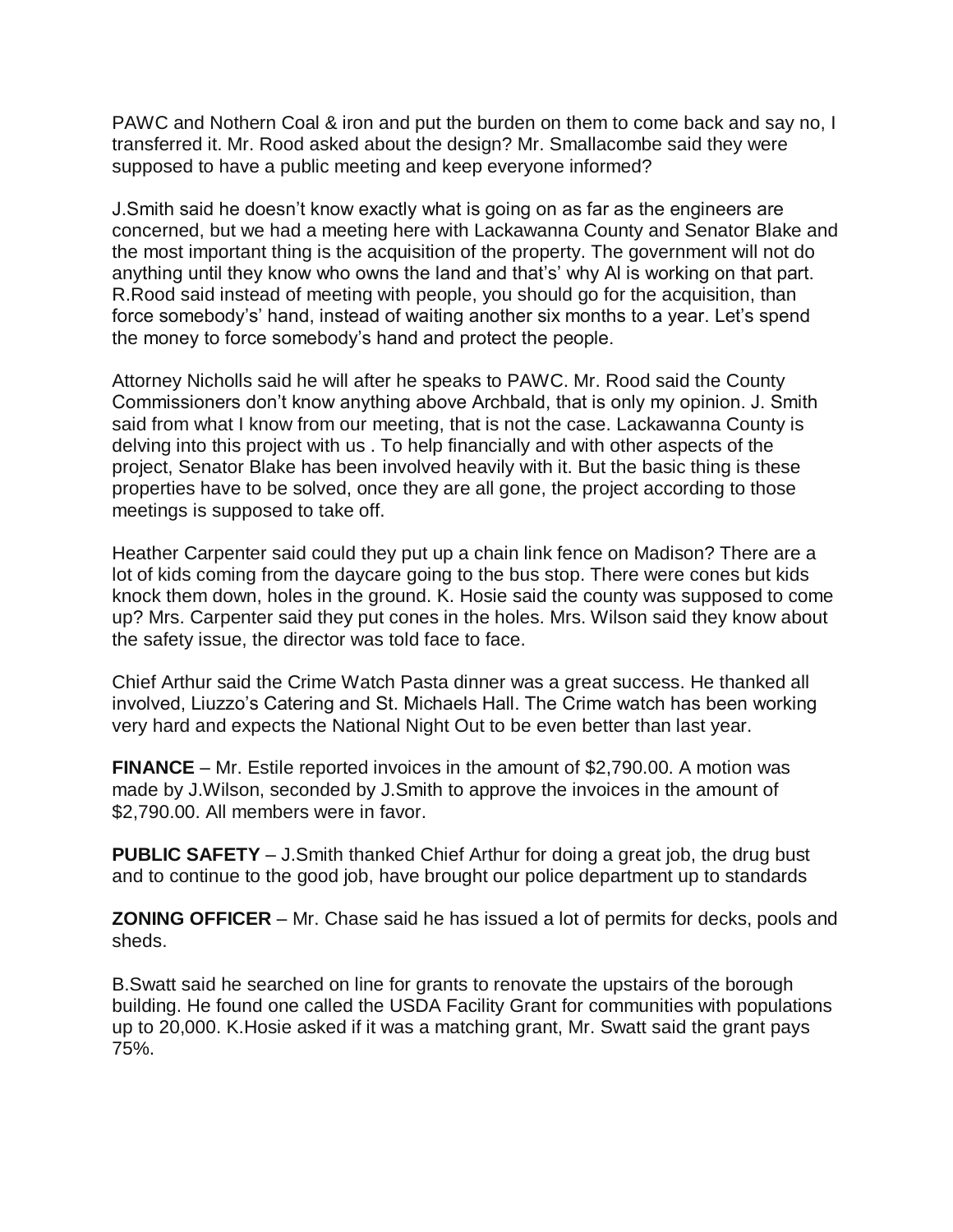#### **NEW BUSINESS**

K.Hosie said as you all know our roads are in bad shape. Attorney Nicholls was asked to check with the state to see if we could get a loan and Debbie faxed the figures to him. Mrs. Hosie feels if we could satisfy the paving loan, maybe we could get three more roads done. Debbie will be making a payment of \$49,466.94 on our paving loan leaving a balance of \$40,541.44. Mrs. Hosie said this is only a recommendation you can shoot it down if you want to. We have\$12,000 from the sale of the recycling truck and \$28,541.11 in the recycling account that will satisfy the paving loan that still leaves about \$5,000.00 in the recycling fund. So it is something to think about, we have to do something, we can't just be putting it off.

Mrs. Hosie reported that Debbie and herself went to a seminar for the gaming grants. She said she specifically asked if we could pave the 400 block of Jefferson with drainage and the parking lot. The representative said yes we could apply for the paving. The secretary said we applied for the paving project and the roof last year, and we were awarded the roof project. Mrs. Hosie asked for input. Mr. Smith said it is a great idea. Mrs. Hosie said what about satisfying the loan? Mr. Smith said I think that has to be discussed further, there's' a lot of other things involved here. It's not only the two loans you want to satisfy,but there are other loans which will keep us from getting the maximum amount of money we possibly can for the roads. Mr. Smith asked how many loans do we have right now? K.Hosie said four. Attorney Nicholls said he doesn't think our problem is how much we can borrow its' how much we can afford to pay back. Because if we apply for loans for paving before we pay the last year off. My calculations do not come into play for that, the state uses a completely different set of calculations, on how much you can borrow to repay a loan. The way I calculate this your borrowing base is roughly \$573,000.00, take the last three years of revenue and divide it by three. Than take the borrowing base and multiply it by 2.5 or 3.5. Attorney Nicholls said he doesn't think we have a problem borrowing, the problem is how much we can afford to pay back.

K.Hosie said if we satisfy the loan and can borrow what we did last year. We get more money from Liquid Fuels, \$5,000.00 or \$6,000.00 more, we can still pay back \$50,000.00 a year. That's what we have been paying and we satisfy this loan and may be able to maybe get eight roads done.

Attorney Nicholls said he would not recommend to re finance without paying it off. It was a major nightmare to do the computations necessary last time.

K.Hosie said we borrowed \$225,000.00 and we got five roads paved. If we satisfy the loan we would be better off.

Attorney Nicholls said you need approval not only for what you borrow but also what you are paying off.

K.Hosie asked council to think about it.